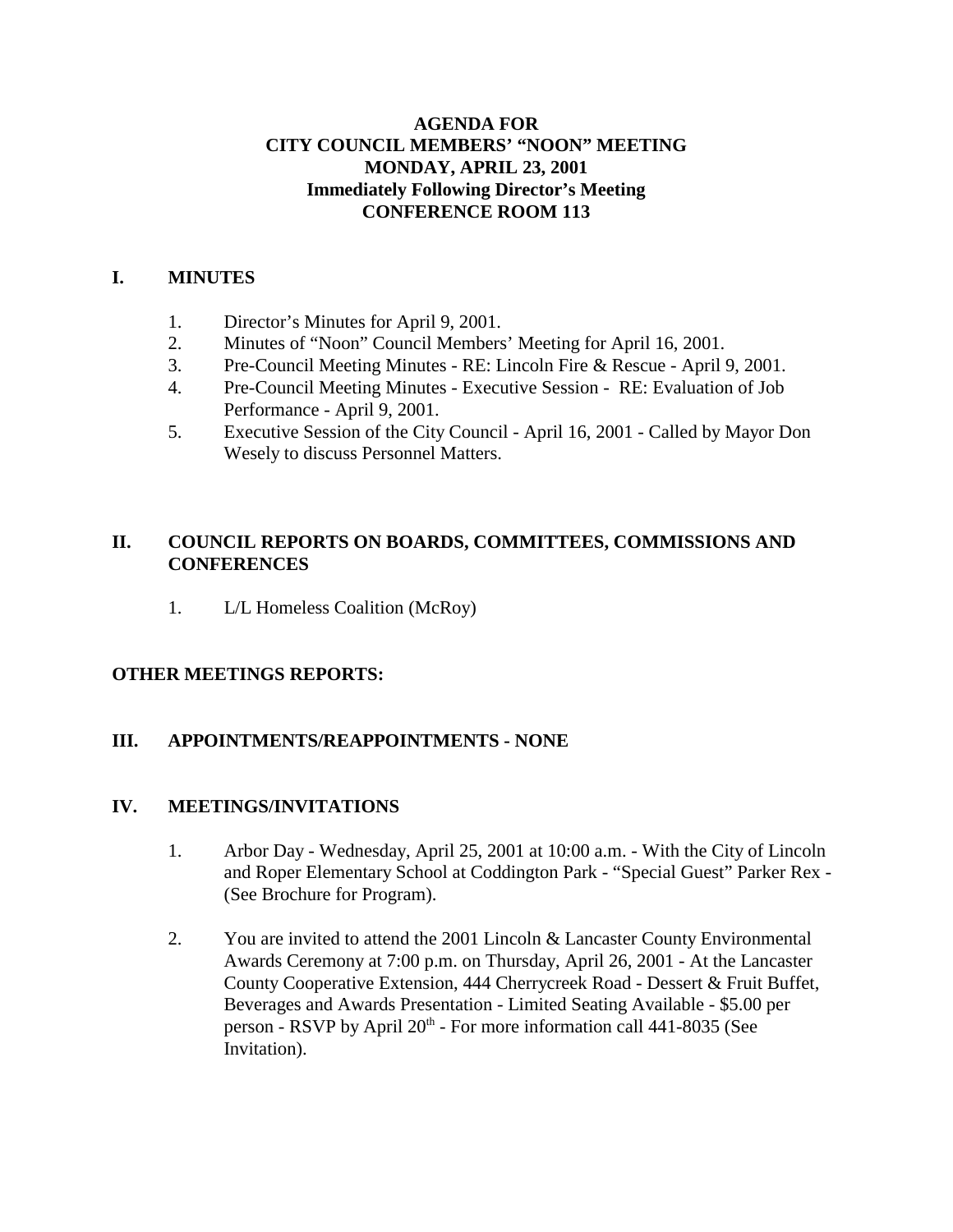- 3. Spirit Park Grand Opening on Sunday, May 6, 2001 Please join us for the Dedication of Spirit Park, from 1:00 p.m. to 1:30 p.m. - Additional activities are scheduled until 3:00 p.m. You and your family are invited to participate in an afternoon of family fun, contests, clinics, BBQ and more!! -  $84<sup>th</sup> \& ^{\circ}$  O" Streets (See Invitation).
- 4. To extend an invitation for you participate in the Annual "Water Quality Open 2001" at Quarry Oaks Golf Club at 16600 Quarry Oaks Drive, Ashland, Nebraska on Thursday, June 7, 2001 - The tournament will begin at 12:30 p.m. with a brief assembling of the players and tee off directly following - \$60.00 per player includes golf & dinner - (See Invitation for more details).
- 5. The Updowntowners request the honor of your presence at their Premier Prom Party "Rockin' thru the Years" - highlighting proms of the past and present - 8:00 p.m. to Midnight - on Friday, May 11, 2001 - at Seventh Street Loft, 512 South 7<sup>th</sup> Street \$10.00 person - (See Invitation).
- 6. On Thursday, May 3, 2001, the Southwest Business and Civic Association, at their regular meeting will hold the  $20<sup>th</sup>$  Annual Elected Officials Recognition Day for City, County and State officials - At the Old Speedway Motors and Speedway Museum, 300 Speedway Cr. (Van Dorn & Park Avenue) - at 11:30 a.m. - (See Invitation).

## **VI. REQUESTS OF COUNCIL FROM MAYOR** - **NONE**

#### **VII. MISCELLANEOUS**

1. Discussion on what Council would like to do about the evening Council Meeting for Monday, May 28<sup>th</sup> because of the Memorial Day, Observed Holiday.

#### **VIII. ADJOURNMENT**

CA42301/tjb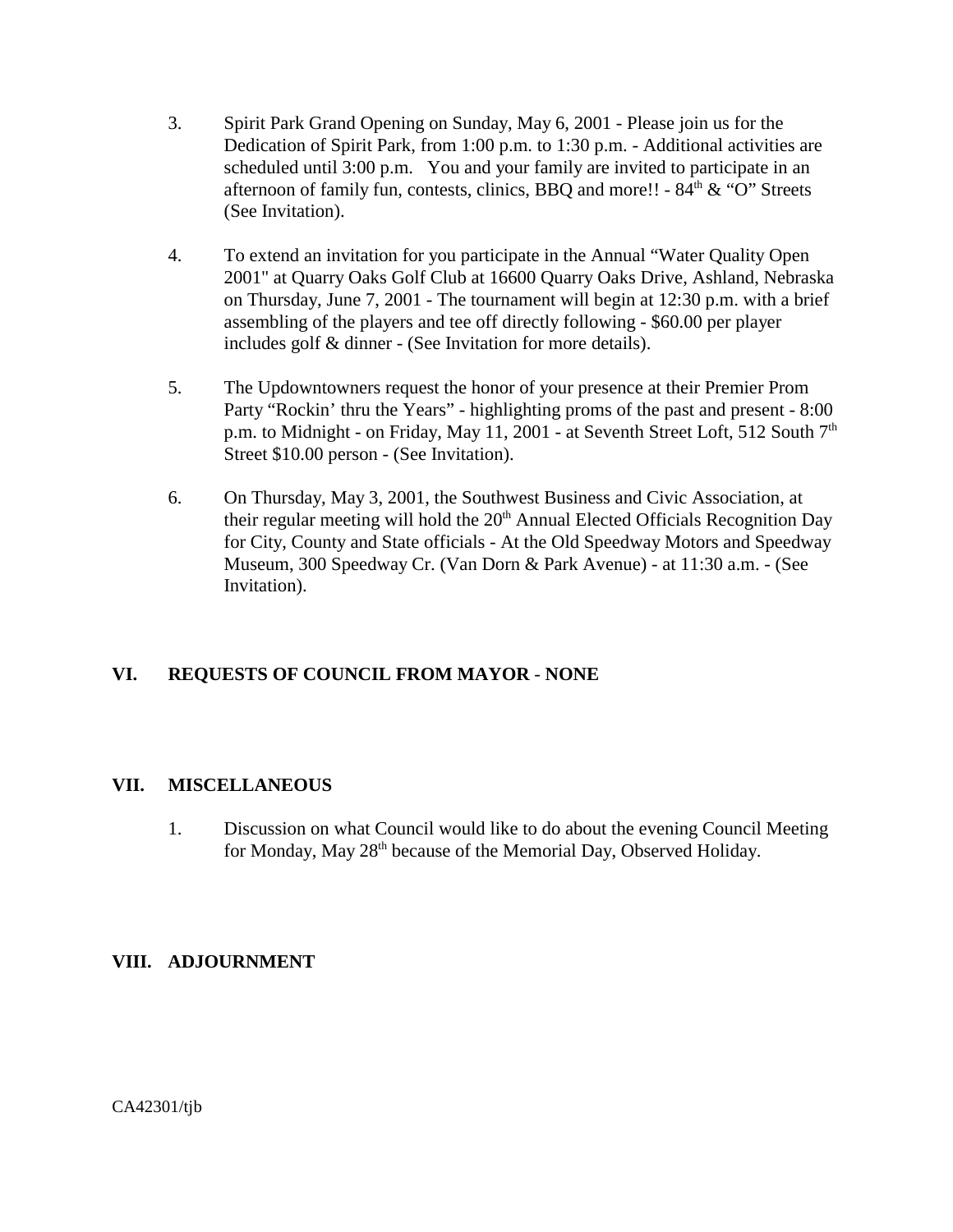# **MINUTES CITY COUNCIL MEMBERS' "NOON" MEETING MONDAY, APRIL 23, 2001** *CONFERENCE ROOM 113*

**Council Members Present:** Jerry Shoecraft, Chair; Jeff Fortenberry, Vice-Chair; Jon Camp, Jonathan Cook, Cindy Johnson, Annette McRoy, Coleen Seng.

**Others Present:** Ann Harrell, Jennifer Brinkman, Mayor's Office; Dana Roper, City Attorney; Joan Ross, Teresa Brock, City Clerk's Office; Don Herz, Finance Director; Mark Hunzeker, Attorney; Darrell Podany, Aide to Council Members Camp and Johnson; Joan Ray, Council Secretary; Mark Andersen, *Journal Star* representative.

#### NON-AGENDA PRESENTATION:

Prior to the listed Agenda items being addressed, Don Herz, Finance Director, Joan Ross, City Clerk and Teresa Meier-Brock, Deputy City Clerk, came forward to address the Council on the Formal Council Minutes and the transcription of these minutes as the City's permanent record.

Mr. Herz stated that they were requesting a change-over from verbatim transcription to a summary-style. He indicated that the Clerk's Office had made up two copies of the minutes from the last Council meeting for review. One was done in the current verbatim style, the other in the summary style. He pointed out that the difference is that the verbatim version is about 37 pages long and the summarized version is approximately seven pages long. Obviously, he noted, it would save a significant amount of time for staff to adopt the summary style.

Ms. Ross had conducted a survey of various cities of varying sizes throughout the country and received eight responses which she shared with Council. Lincoln is, apparently, the only city that transcribes the minutes of the Formal Council meetings verbatim. All other cities contacted, (including some Ms. Ross contacted at a City Clerk's training seminar which were not included in the survey), used summary of public testimony with records of actions only. The public hearing summary would include the Agenda Item, and name and address of each individual speaker and whether the individual was in favor or opposed to the issue. The introduction, subsequent motions and actions on legislation, with Council votes, would, of course, continue to be recorded

The Clerk's office would maintain the taped record on file with transcription to be done only upon request and for a fee. Several options of preserving the records, retrieval options and which source would be determined to be the official permanent record were issues discussed. Mr. Dana Roper, after Council agreed that it would be of benefit in time savings and convenience to adopt the new format, was directed to investigate the issue for any legalities that might be involved in the implementation of the new process.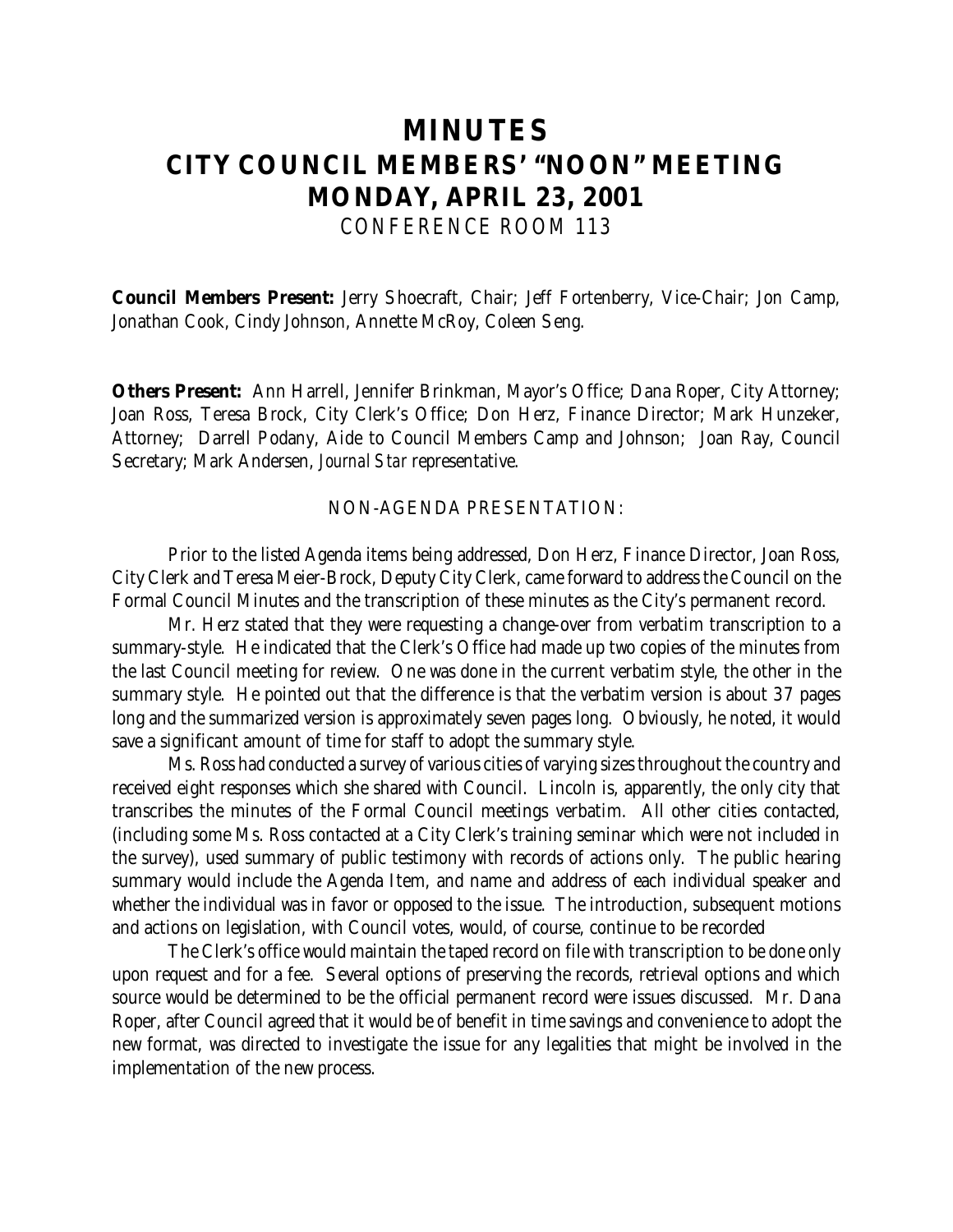## **I. MINUTES**

- 1. Director's Minutes for April 9, 2001.
- 2. Minutes of "Noon" Council Members' Meeting for April 16, 2001.
- 3. Pre-Council Meeting Minutes RE: Lincoln Fire & Rescue April 9, 2001.
- 4. Pre-Council Meeting Minutes Executive Session RE: Evaluation of Job Performance - April 9, 2001.
- 5. Executive Session of the City Council April 16, 2001 Called by Mayor Don Wesely to discuss Personnel Matters.

Mr. Shoecraft, Council Chair, requested a motion to approve the above-listed minutes. Cindy Johnson moved approval of the minutes as presented. The motion was seconded by Coleen Seng and carried by the following vote: AYES: Jonathan Cook, Annette McRoy, Cindy Johnson, Jerry Shoecraft, Jeff Fortenberry, Coleen Seng, Jon Camp; NAYS: None.

## II. **COUNCIL REPORTS ON BOARDS, COMMITTEES, COMMISSIONS AND CONFERENCES**

1. LINCOLN/LANCASTER COUNTY HOMELESS COALITION (McRoy) Ms. McRoy indicated that she had attended the meeting and commented that of interest to Council would be the Recognition Day for those who work with the homeless. It will be on May 4<sup>th</sup> at 3:00 p.m. in the L.A.P. Large Conference Room. Nominations are being taken for people who have done some outstanding work with the homeless population. This Recognition Day will be a kind of "thank you" to those people who work in the field.

Ms. McRoy noted that they have a group called the Consumers Advisory Panel, people who are homeless and clients of the homeless agencies; they have their own meeting and a representative sitting on the Coalition. She thought it was interesting that the CAP took a survey of temptation needs. She wondered why the questions hadn't been very scientifically written, until she realized that these were not agency people...not professionals, but were from the Consumer Advisory Panel. They wanted to approach some agencies with ideas about talking to StarTran and the Advisory Task Force. Though Ms. McRoy had tried to be gentle in her remarks regarding the survey, she felt that some of the others on the Coalition Board hadn't been very kind in their remarks about the survey format.

OTHER MEETINGS REPORTS: - None reported

## **III. APPOINTMENTS/REAPPOINTMENTS** - None

**IV. MEETINGS/INVITATIONS** - Noted Without Comment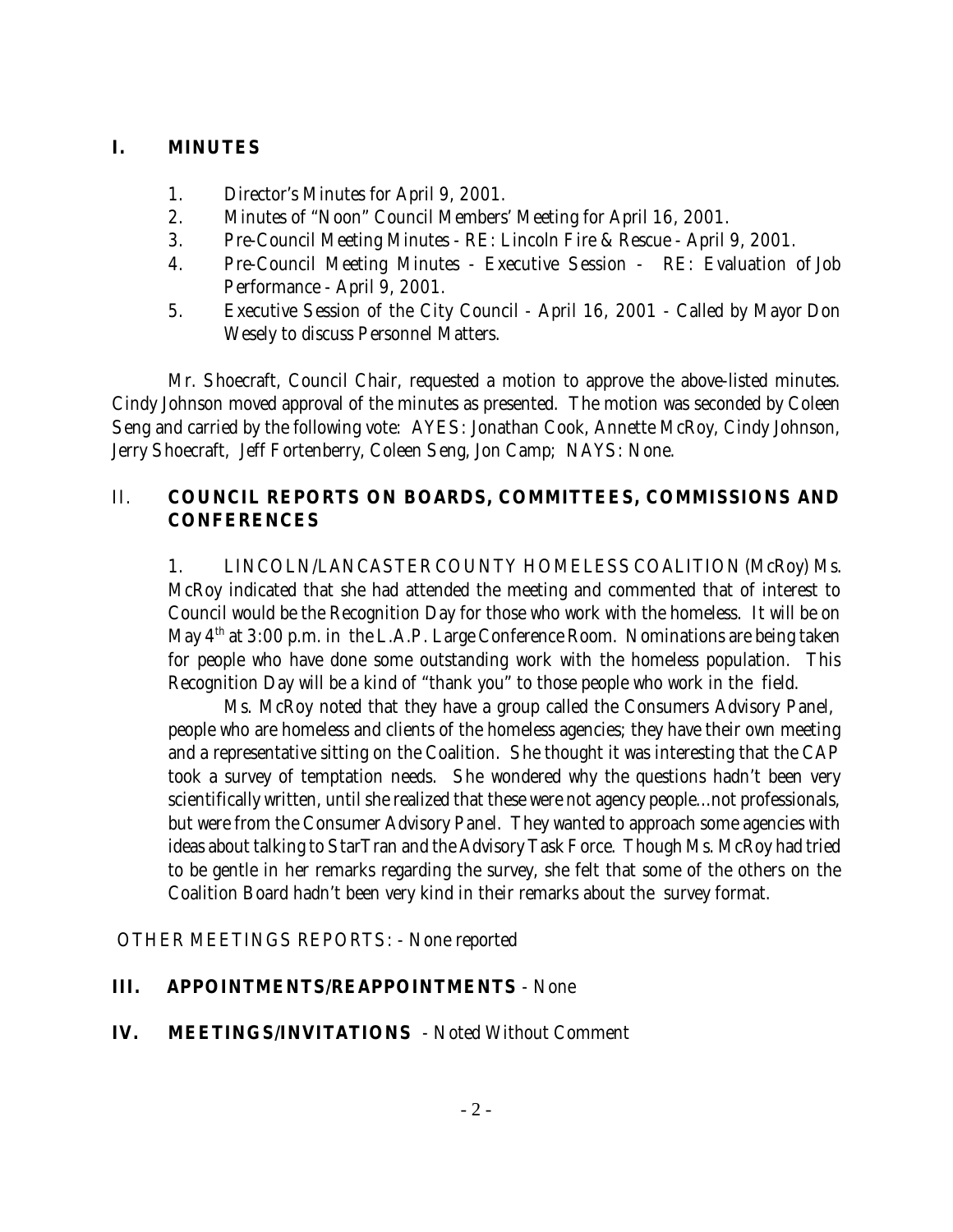#### **V. COUNCIL MEMBERS**

**JONATHAN COOK** - Mr. Cook asked about the two amendments proposed on the sign ordinances. A brief discussion ended with Council agreeing that, while micro-management by Council is not desirable, the amendment to prohibit certain signage options, but allow waiver by Council in the Use Permit process, was acceptable.

**ANNETTE McROY** - No Further Comments

**CINDY JOHNSON** - Ms. Johnson asked if any of the other Council Members were going on the refueling flight with the National Guard? None were, so Ms. Johnson decided she was the only daring Council Members and said she'd just go by herself. [Laughter]

**JERRY SHOECRAFT** - No Further Comments

**JEFF FORTENBERRY** - Mr. Fortenberry shared briefly with Council his experience on going out on an ambulance call. He felt the experience was very fascinating and gave him a concrete feeling for one of the many abstract issues Council is always dealing with on a policy decision level. He was impressed with the professionalism and thorough attention to details he witnessed on the call. He recommend the experience for any Council Member who might be interested.

**COLEEN SENG** - Ms. Seng asked Ms. Brinkman if the Mayor was doing the Environmental Awards ceremony. She asked if any Council Members need to be there. Ms. Brinkman did not know, but would check with Amanda and let Ms. Seng know. Ms. Seng felt Council should have some representation at the Awards ceremony.

**JON CAMP** - No Further Comments

ANN HARRELL - No Further Comments

JENNIFER BRINKMAN - No Further Comments

DANA ROPER - No Further Comments

**VI. REQUESTS OF COUNCIL FROM MAYOR** - Ms. Brinkman presented the list of legislation currently before the Unicameral which would be of interest to the Council, with the Administration's notations of the City's stance and concern on each bill. This material is detailed in the hand-out material received by each Council Member.

Mr. Fortenberry asked about the Addendum to the Health Board Appointments. Ms. Brinkman indicated that they had been delivered to the Council Office late last Friday. Ms. Johnson noted that it was in the Council office, and staff could get a copy to Mr. Fortenberry if he wished.